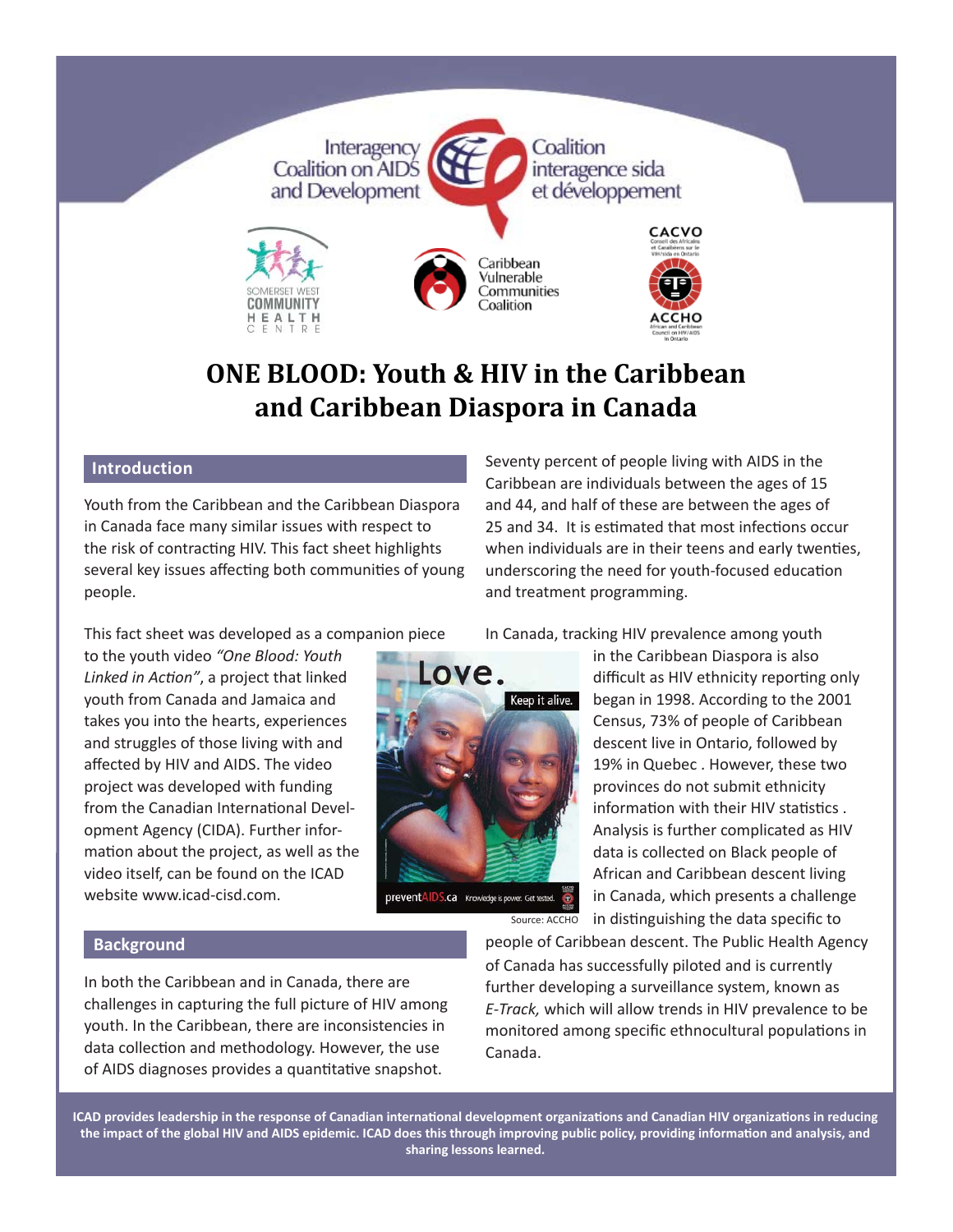

# **STATISTICS**

#### **Caribbean**

- HIV prevalence in the Caribbean is higher than in any other world region outside of sub-Saharan Africa<sup>1</sup>.
- HIV is the leading cause of death among people aged 20-59<sup>2</sup>.
- In 2008, it was estimated that there were between 210,000 and 270,000 people living with HIV (PLHIV) in the Caribbean; this accounts for approximately 1% of the Caribbean population<sup>3</sup>.
- The Caribbean is the only region, aside from sub-Saharan Africa, where the proportion of women and girls living with HIV (53%) is higher than that of men and boys<sup>4</sup>. Indeed, in the Dominican Republic and Haiti, young women are 2 to 3 times more likely to be affected by HIV than young males in the same age group<sup>5</sup>.
- More than half of the Caribbean population is under the age of 24.

### **Canada**

- In Canada, there are a disproportionate number of Black people living with HIV/AIDS, including a substantial number of youth.
- The proportion of AIDS cases among black youth 15-29 has increased by 24.8% between 1988 and 20041 .
- According to a Statistics Canada 2010 surveillance update, Black youth made up 8% of positive HIV tests in 2008. Yet, 2.5% of Canada's population is Black (with 52% of Canada's Black population reporting Caribbean origins)<sup>2</sup>.
- Since reporting began, youth between the ages of 15 and 29 years have accounted for 26.5% of all positive HIV test reports.
- Overall, an estimated 65,000 people live with HIV in Canada.

In addition to the data collection challenges in both the Caribbean and in Canada, there are also similarities between the HIV epidemics in the Caribbean and Caribbean Diaspora in Canada. In both Canada and the Caribbean, heterosexual sex is the main mode of transmission in these communities, with steadily rising rates of HIV infection among young women and girls. In the Caribbean, while unprotected sex between men and women – especially paid sex – is thought to be the main mode of HIV transmission (generalized epidemic), the highest HIV prevalence is found among men who have sex with men (MSM) and sex workers (indicating the emergence of a concentrated epidemic).

As in the Caribbean, Black men who have sex with men in Canada also face a high risk of HIV infection; Black MSM accounted for 5.3% of HIV cases reported among all MSM between 1980 and 2004 .

#### **Factors Influencing HIV Infection Rates**

There are a number of social factors - or determinants of health - that shape HIV risk at an individual level. These factors influence how people's lives unfold as well as the choices available to them and, in turn, their health outcomes. Key factors for youth in the Caribbean and the Caribbean Diaspora include the following: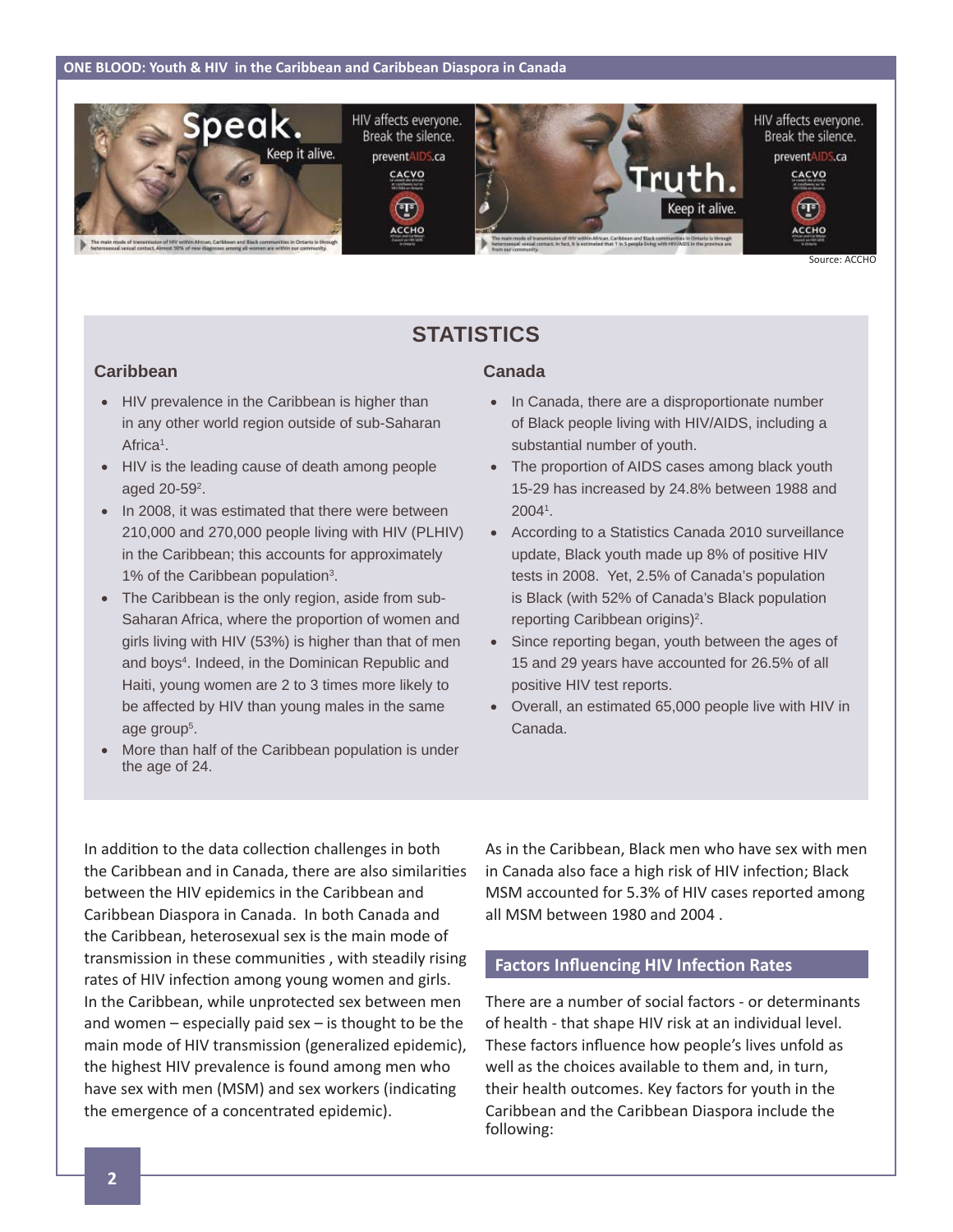#### **1. Gender Norms**

Norms of masculinity and femininity in Caribbean societies play an important role in shaping HIV risk at the individual level. According to UNAIDS (2010), "gender and cultural norms feed into an ideology that privileges feminine abstinence, virginity and respectability and cements unequal power relations. These norms undermine resilience and safe sexual and relationship decision-making<sup>1</sup>."

In the Caribbean, current norms for young men's masculinity emphasize sexual experience, multiple partners, aggression, and the need to affirm heterosexuality through these behaviors. Pervasive homophobia in Caribbean culture is a factor contributing to the participation of young men in aggressive hypersexual behaviour<sup>2</sup>. These norms of masculinity pose challenges for women and girls in negotiating safer sex, increasing their vulnerability to HIV.

Norms related to masculinity – including the stigmatization of MSM – also lead MSM to hide their sexual behavior and deny their sexual risk, which increases their own risk as well as the risk of their partners, female and male.



Source: Black CAP

#### **2. Popular Culture**

Popular culture can play a role in influencing gender roles and sexual expression – and also HIV risk among youth. In the Caribbean and Caribbean Diaspora, music, for instance, can be an important part of the lives of many young people. Some researchers have linked genres including dancehall in the Caribbean and hip hop in North America – both of which project unapologetic sexuality and hyper-masculinity<sup>3</sup> - with increased sexual risk-taking and multiple partners among youth<sup>4</sup>.<sup>5</sup> Coupled with low condom use and the perception of low risk of contracting HIV, the influence of popular culture can increase the risk of HIV among young people<sup>6</sup>. With a recognition of the important role of music in the lives of youth, some HIV prevention campaigns are actively using hip hop and dancehall music to communicate prevention messages to young people<sup>7,8</sup>.

# **Case Study**

# **"Sheldon"**

In Jamaica, I need to be careful because it's against the law for men to have sex with men. I can't be honest about myself with most people – I don't want to get harassed, beaten up – or worse. A guy I know was stabbed on the street last month. My family wouldn't accept me if they knew – they would throw me out of the house, and then what would I do? They think I have a girlfriend. I am worried about HIV – I don't always use a condom, but I don't want to go to a health centre to be tested because my family and neighbours might find out, and the people at the health centre would look down on me if I told them that I had sex with other men. You just can't talk openly about such things here…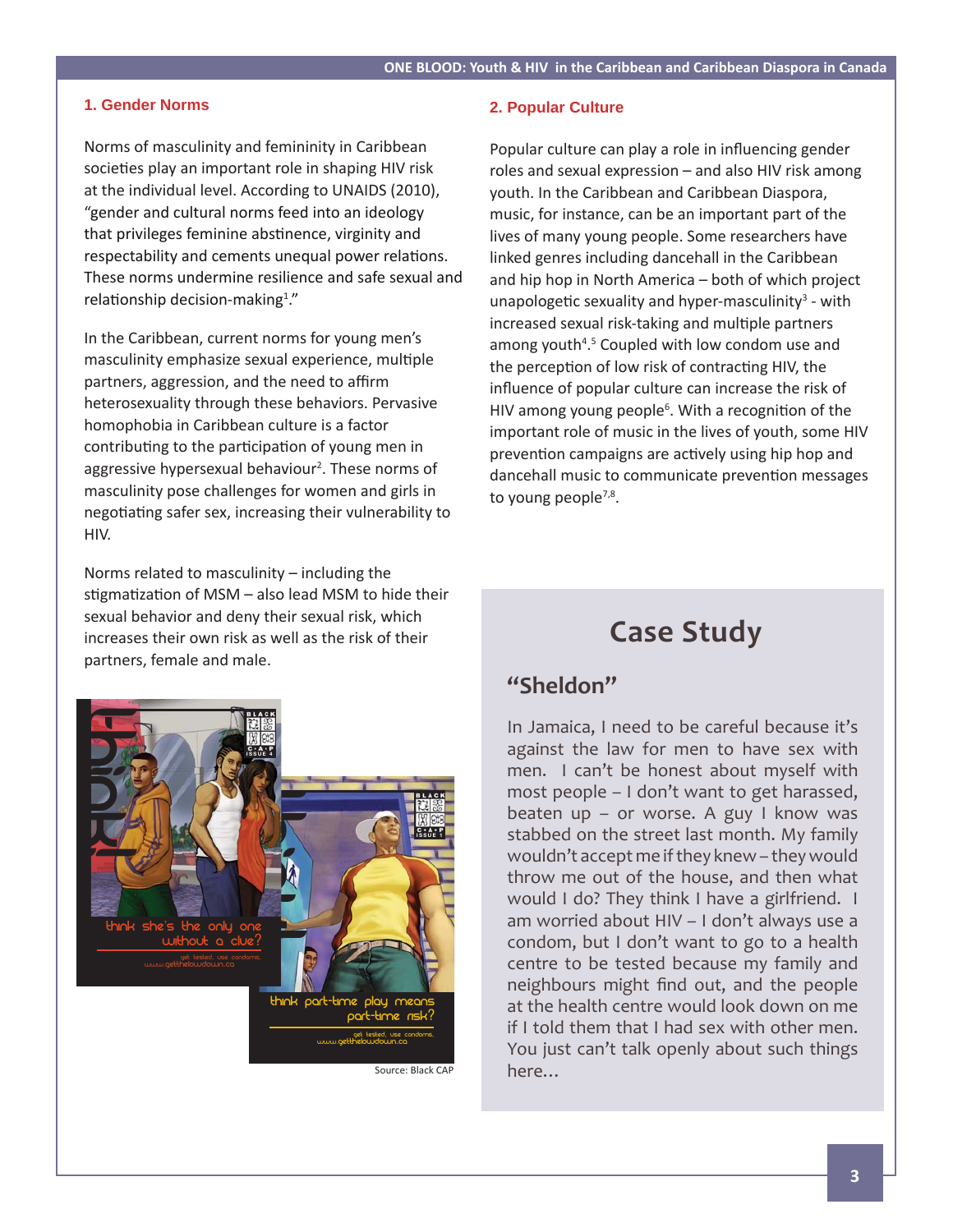#### **3. Poverty**

An important factor that significantly influences the context of people's lives, and, in turn, their HIV risk, is income and social status. Poverty and income insecurity are linked to HIV transmission and disease progression<sup>9</sup>. In both the Caribbean and among Canada's Black population, poverty and unemployment rates are significant challenges. Canada's Black population, for instance, experiences higher rates of unemployment, and lower levels of income, compared to the population as a whole $10$ .

Within the Caribbean, youth living in poverty may have less control over their sexual rights and less access to education, thereby increasing their risk of HIV. There are high rates of school dropout among young men in the Caribbean as they seek to supplement family  $income<sup>11</sup>$ . Young women may engage in transactional sex with older men for school fees, food and money and may experience physical or sexual abuse when one or both of their parents migrate for economic opportunities<sup>12</sup>.

#### **4. Migration & Acculturation**

Another social factor than can shape HIV risk is migration. Caribbean people commonly migrate within and away from the region to improve opportunities for employment and education $13$ . Sometimes children are left behind by one or both parents who have migrated for better opportunities – these children face increased risks of abuse, including sexual abuse, and may suffer from psychosocial problems.<sup>14</sup>.

Immigrants to Canada from the Caribbean also face challenges that may increase their risk of HIV. They may have to cope with racism, difficulties with the immigration process, and demanding living conditions, including challenges in finding and maintaining housing, employment, and high quality health care.

Furthermore, youth from the Caribbean often traddle a line between the culture of their parents and the culture in which they are immersed. They may experience xenophobia, feelings of alienation and insecurity. Fitting in with the dominate culture or adopting its values can lead to significant family



# **Case Study**

# **"Nisha"**

I went through a stage in high school where I denied who I was. I didn't want to think I was brown. Yes, when I was with my family I considered myself Indo-Trinidadian-Canadian, but when I was with my friends I considered myself Canadian. When I was in university—I still didn't know who I was but my friends were all white girls. It's hard when you grow up in a school where you are pretty much the only culture there. My parents would say we are Trinidadian and then I said, well you should have left me in Trinidad and that was that whole issue for debate...Another complication in my identity came when I was at university and I was coming to my sexual identity.<sup>17</sup>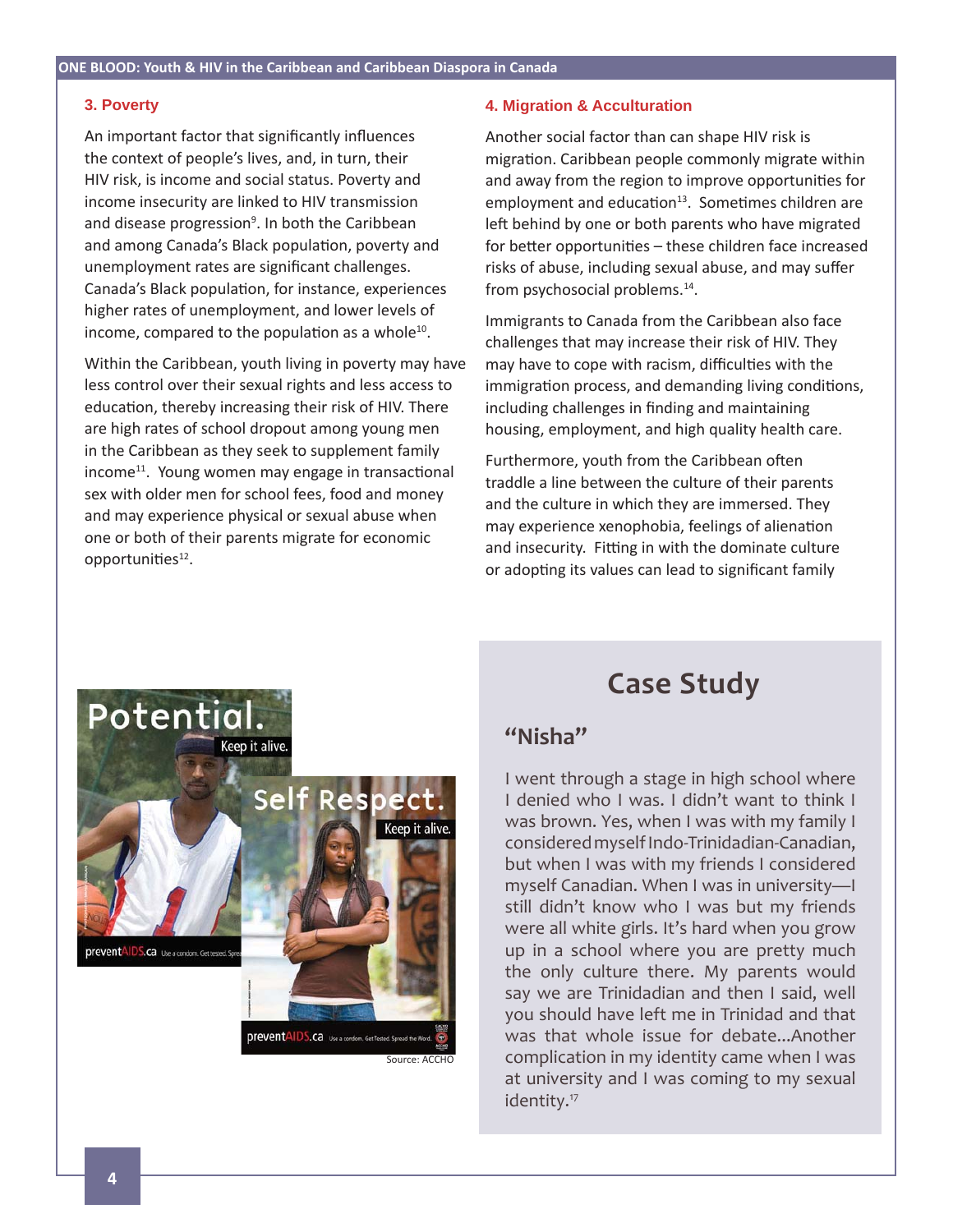conflict. This can place youth at increased risk of depression, homelessness, and poor academic performance and may lead them to engage in high risk activities, including substance abuse and unprotected sex $15$ . This is especially true for lesbian, gay, bisexual and transgendered (LGBT) youth who might experience rejection from their families and may also experience racism from the mainstream gay community. In addition, LGBT individuals from Canada's Caribbean Diaspora often experience multiple forms of oppression, including racism and heterosexism within white society; racism and sexualization within the white gay community; and heterosexism and homophobia within the Black community<sup>16</sup>.

## **5. HIV Stigma and Discrimination**

Another factor that influences HIV risk is HIV stigma and discrimination. HIV-related stigma is multi-layered and tends to reinforce negative stereotypes through the association of HIV and AIDS with marginalized behaviours, such as sex work, drug use, and homosexuality.<sup>18</sup> Discrimination occurs when "actions" or omissions that result from stigma are directed towards individuals who are stigmatized"<sup>19</sup>.

In Caribbean societies, men who have sex with men, sex workers and sexually active youth are stigmatized and marginalized $20$ . As a result, these groups are often excluded from targeted HIV-related programing<sup>21</sup> and from school sexual health curricula in the Caribbean. This results in limited access to essential HIV prevention information. There are also conservative attitudes regarding gender roles and sexuality within the Canadian Diaspora - these attitudes contribute to HIV stigma and impede HIV prevention education messaging, condom negotiation, testing, and access to services for people living with HIV and AIDS. Furthermore, youth living with HIV and AIDS are often stigmatized and face rejection by their families, peers and communities, and may also face barriers in accessing education, employment, health care and social support.



# **HIV Preventi on Approach**

There are clearly a wide range of social and economic issues that can place youth from the Caribbean and Caribbean Diaspora at risk of HIV. Prevention, care and treatment require multi-sectorial collaboration and a youth-centered approach grounded in a human rights and development framework. HIV stigma, homophobia and gender inequities infringe on human rights and need to be addressed through:

- the elimination of laws that criminalize sexual behaviours;
- the development and implementation of antidiscrimination laws and policies to protect the rights of sexual minorities, women and girls, and people living with HIV;
- gender-based analysis of risk;
- tailoring health promotion and treatment programs to the health needs of immigrant youth;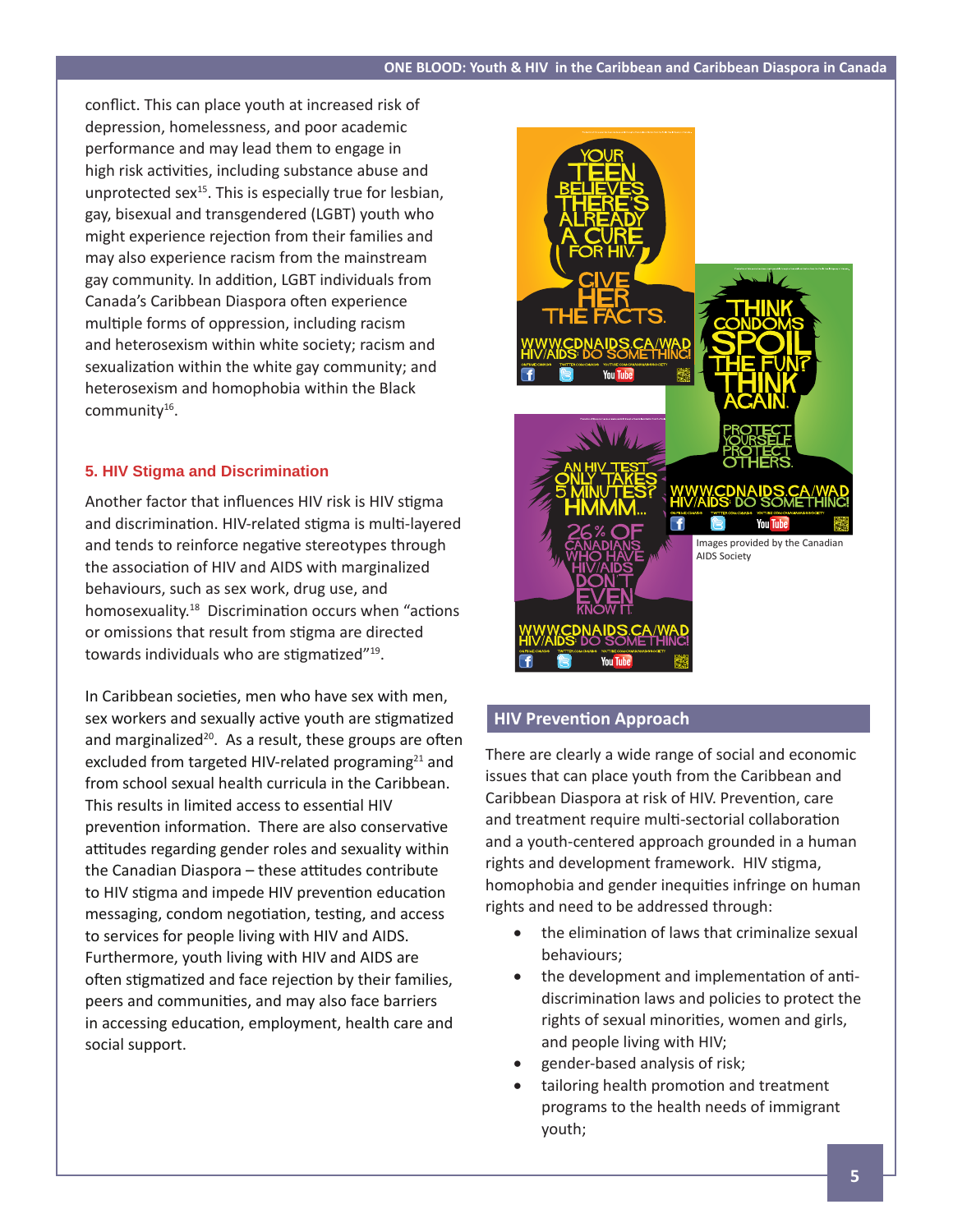- $\bullet$  engaging individuals and communities in reducing stigma and increasing sexual health knowledge and life skills; and
- fostering resiliency-building conditions that support individuals, groups, and communities to transcend vulnerabilities and cope with adversity.

### **Conclusion**

Effective HIV and AIDS prevention education, care and treatment must address the specific risks and vulnerabilities faced by youth from the Caribbean and Caribbean Diaspora in Canada. It must also work to address the negative effects of HIV stigma $^{22}$ . Many factors influencing HIV risk are rooted in cultural and social context. Cultural change is slow change. To stem the rise of HIV in Caribbean and Caribbean Diaspora communities in Canada, multi-sectoral collaborations and targeted education and care are required, in which youth are supported to take the lead.



Live up website (resources for youth): www.iliveup.com

#### **UNAIDS:**

- Country updates: http://www.unaids.org/en/regionscountries/ countries/#d.en.52726
- \* The Status of HIV in the Caribbean report: http://www.unaids.org/en/ media/unaids/contentassets/documents/ countryreport/2010/2010\_HIVInCaribbean\_ en.pdf
- \* Caribbean Fact Sheet: http://data.unaids.org/pub/ GlobalReport/2006/200605-fs\_caribbean\_ en.pdf

#### **Interagency Coalition on AIDS and Development:**

http://icad-cisd.com/index.php?option=com\_co ntent&view=article&id=59&Itemid=72&lang=en

### **Public Health Agency of Canada:**

- *\* HIV/AIDS Epi-update: youth in Canada*: http://www.phac-aspc.gc.ca/aids-sida/ publication/epi/2010/pdf/EN\_Chapter4\_Web. pdf
- Status report on HIV among Black people of African and Caribbean descent living in Canada: http://www.phac-aspc.gc.ca/aids-sida/ publication/ps-pd/africacaribbe/pdf/psspreport-eng.pdf
- Surveillance report to December 31, 2009: http://198.103.98.45/aids-sida/publication/ survreport/2009/dec/pdf/2009-Report-Rapport.pdf

Planned Parenthood, Survey of Black, African and Caribbean youth in Toronto: http://www.ppt.on.ca/userfiles//TTS\_ BlackYouthBulletin web.pdf

The Caribbean Regional Strategic Framework For HIV/AIDS 2002-2006: http://www.caricom.org/jsp/projects/hivaidsstrategicframework.pdf



Source: AIDS Committee of Durham Region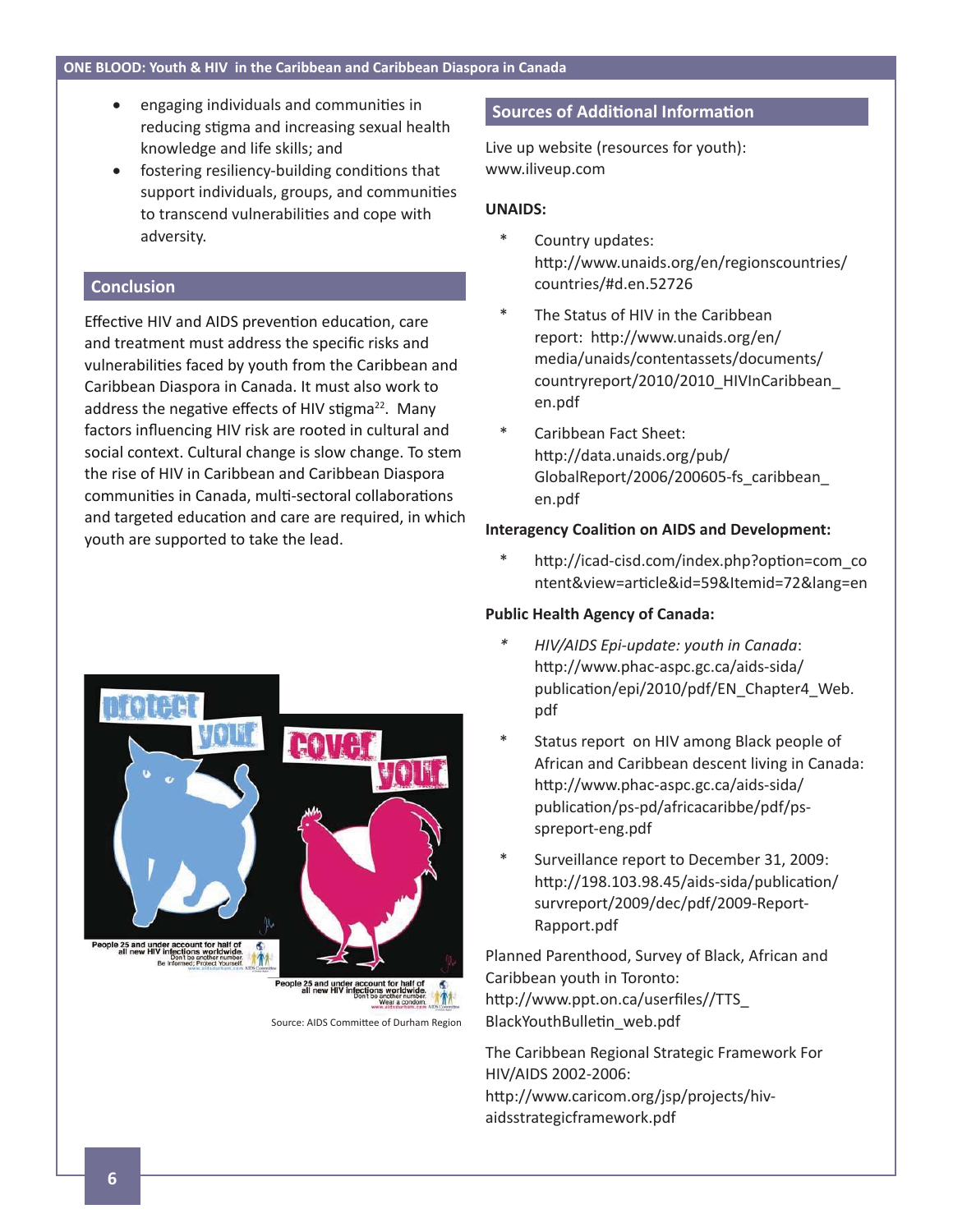#### **References**

- 1. UNAIDS. (2010). Global Report Fact Sheet. Retrieved from: http://www.unaids.org/documents/20101123\_ FS\_carib\_em\_en.pdf
- 2. Pan-Caribbean Partnership on HIV/AIDS. (2002) The Caribbean regional strategic framework on HIV/AIDS 2002-2006. Caricom. Retrieved from: http://www. caricom.org/jsp/projects/hiv-aidsstrategicframework. pdf
- 3. UNAIDS. (2010) The status of HIV in the Caribbean. Retrieved from: http://www.unaids. org/en/media/unaids/contentassets/documents/ countryreport/2010/2010\_HIVInCaribbean\_en.pdf
- 4. Ibid
- 5. Ibid
- 6. Public Health Agency of Canada. (2010) HIV/AIDS Epiupdate: youth in Canada. Retrieved from: http://www. phac-aspc.gc.ca/aids-sida/publication/epi/2010/pdf/ EN\_Chapter4\_Web.pdf
- 7. Statistics Canada. (2006). Canada's Ethnocultural Mosaic, 2006 Census: Findings. Retrieved from: http:// www12.statcan.ca/census-recensement/2006/assa/97-562/index-eng.cfm
- 8. Pan-Caribbean Partnership on HIV/AIDS. (2002).
- 9. Remis RS, Swantee C, Schiedel L, Fikre M, Liu J. (2006) Report on HIV/AIDS in Ontario 2004. Ontario Ministry of Health and Long-Term Care.
- 10. Public Health Agency of Canada. (2010).
- 11. Public Health Agency of Canada. (2009). People from countries where HIV is endemic: Black people of African and Caribbean descent living in Canada. Populationspecific HIV/AIDS Status Report. Retrieved from: http:// www.accho.ca/pdf/HIVaids\_statusReport\_sept22\_e.pdf
- 12. Lewis-Peart, D. (2007). Visibly hidden: rethinking BMSM and HIV prevention. Black Coalition for AIDS Prevention.
- 13. Ibid
- 14. USAID. (2005). The policy environment for male youth in Jamaica: Findings from a pilot of the gender equitable male involvement (GEMI) tool.
- 15. Cooper, C. (2004). *Sound Clash: Jamaican dancehall culture at large*. Palgrave Macmillan, New York, NY.
- 16. Nelson, J., Hall, T., & Barrett , C. (2011) *Sex in the Dancehall: The Impact of Media & Music on Adolescent and Youth Sexuality in Jamaica, Opportuniti es for Sexual and Reproductive Health Programming. Retrieved* from: https://www.2011caribbeanhivconference.org/

abstract/sex-dancehall-impact-media-music-adolescentand-youth-sexuality-jamaica-opportunities-sexuality

- 17. Stokes, C., & Grant, L. (2002). Turning the tables on the HIV/AIDS epidemic: hip hop as a tool for reaching African-American adolescent girls. Perspectives pp 70-81.
- 18. Nelson. (2011).
- 19. Stokes.(2002).
- 20. Nelson. (2011).
- 21. Canadian AIDS Society. (2004) HIV and poverty information sheet series. Info sheet #1. Retrieved from: http://www.cdnaids.ca/ hivandpovertyinformationsheetseries
- 22. Public Health Agency of Canada. (2009).
- 23. UNAIDS. (2010).
- 24. UNICEF. (2009). *The impact of migrati on on children in the Caribbean*. Paper No. 4
- 25. Ibid
- 26. Ibid. Page 8.
- 27. Wahab A., & Plaza D. (2009). *Queerness in the transnati onal Caribbean-Canadian Diaspora*. Caribbean Review of Gender Studies. Issue 3.
- 28. Crichlow, W. (2004). *Buller Men and Batty Bwoys: Hidden Men in Toronto and Halifax Black Communities.* Toronto: University of Toronto Press.
- 29. Wahab A., & Plaza D. (2009).
- 30. UNAIDS. (2005). *HIV-related stigma, discrimination and human rights violati ons: Case studies of successful programmes*. Retrieved from: *data.*unaids.*org/ publicati ons/irc-pub06/jc999-humrightsviol\_en.pdf*
- 31. Ibid
- 32. Ibid
- 33. Pan-Caribbean Partnership on HIV/AIDS. ( 2002).
- 34. Françoise C., Kelly, M. J. & Tournier, B. (2008). *IIEP Brief for Planners: HIV and AIDS: Challenges and Approaches within the Education Sector.* Internatizonal institute for Educational Planning.

*ICAD would like to thank the Advisory Group as well as Gareth Henry, Jennifer Kitt s and Ty Smith for their assistance in developing this fact sheet.* 

*Funding for this publication was provided by Public Health* Agency of Canada. The opinions expressed in this publication *are those of the authors/researchers and do not necessarily refl ect the offi cial views of the Public Health Agency of* 

*Canada.* 



Source: ACCHO